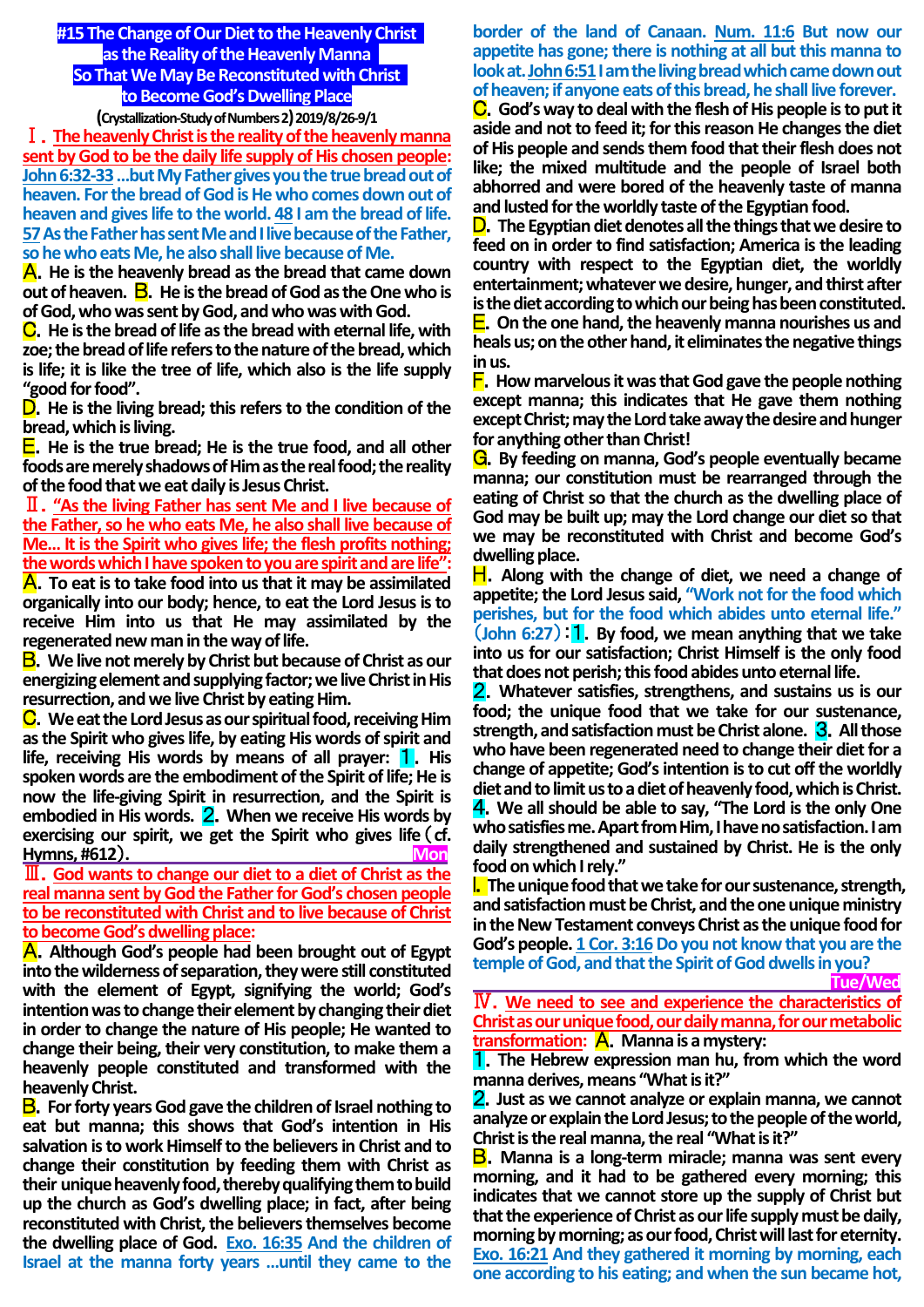#### **it melted.**

C.**Manna is from heaven; on the one hand, the Lord Jesus is "the bread out of heaven"; on the other hand, He is "the bread of God," the One who came down out of heaven to be our food.**

D.**Manna comes with the dew, which signifies the Lord's refreshing and watering grace brought in by His fresh compassions; grace is God reaching us to refresh us and water us.**

E.**Manna comes in the morning, indicating that it gives us a new beginning through our living contact with the Lord.** 

**S. S. 7:12 Let us rise up early for the vineyards; Let us see if the vine has budded, If the blossom is open, If the pomegranates are in bloom; There I will give you my love. Rom. 6:4…so also we might walk in newness of life.**

F.**Manna is small; Christ was born in a manger, and He was raised in the home of a carpenter in a small, despised town; this indicates that the Lord did not make a display of His greatness but preferred to be small in the eyes of man.** 

**John 6:35 Jesus said to them, I am the bread of life; he who comes to Me shall by no means hunger…. Thu**

G.**Manna is fine, indicating that Christ is even and balanced and that He became small enough for us to eat.**

H. Manna is round, indicating that as our food, Christ is **eternal, perfect, and full, without shortage or defect.** 

Exo. 16:14 And when the layer of dew lifted, there upon the **surface of the wilderness were fine round flakes, fine as the frost on the earth.**

I.**Manna is white, showing that Christ is clean and pure, without any mixture. Psa. 119:140 Your word is very pure, And Your servant loves it.**

J.**Manna is like frost, signifying that Christ not only cools and refreshes us but also kills the negative things within us.**

K. Manna is like coriander seed, indicating that Christ is full **of life that grows in us and multiplies.**

L.**Manna is solid (implied in the fact that the people "ground it between two millstones or beat it in a mortar, then they boiled it in pots", signifying that after gathering Christ as manna, we must prepare Him for our eating by "grinding, beating, and boiling" Him in the situations and circumstances of our daily living.**

M.**Manna's appearance is like that of bdellium, indicating the brightness and transparency of Christ.**

N.**Manna's taste is like that of cakes baked in oil, signifying the fragrance of the Holy Spirit in the taste of Christ.**

O.**Manna's taste is like that of wafers made with honey, signifying the sweetness of the taste of Christ.**

P.**Manna is good for making cakes, indicating that Christ is like fine cakes good for nourishment.** 

Ⅴ.**The open manna is manna that we have not eaten, whereas the hidden manna refers to manna that we have eaten, digested, and assimilated:** 

**Rev. 2:17 To him who overcomes, to him I will give of the hidden manna, and to him I will give a white stone ….**

A.**"Do not think that it is impossible for you to be an overcomer. You can become an overcomer by enjoying Christ as manna. Eat the open manna, and Christ will become the hidden manna. This hidden manna will constitute you into an overcomer".**

B.**Whatever we eat, digest, and assimilate of Christ will be an eternal memorial; what we shall recall concerning Christ in eternity will have two aspects: the aspect of the enjoyment of Christ as our reconstituting element and the aspect of Christ as the supply to make us God's dwelling place in the universe. Exo. 16:32And Moses said, This is what**  **Jehovah has commanded, Let an omerful of it be kept throughout your generations, that they may see the bread which I fed you in the wilderness, when I brought you out from the land of Egypt.** C.**Just as the manna in the golden pot was the focal point of God's dwelling place, so Christ as the manna eaten by us is the focal point of God's building today. Sat**

**Crucial Point**⑴**:Eat Christ as the food from heaven every day and our inward being is fed with Christ** 

**and is reconstituted by Christ and become the useful person to God to build up the house of God**

**OL1: The heavenly Christ is the reality of the heavenly manna sent by God to be the daily life supply of His chosen people.**

**OL2: "As the living Father has sent Me and I live because of the Father, so he who eats Me, he also shall live because of Me… It is the Spirit who gives life; the flesh profits nothing; the words which I have spoken to you are spirit and are life."**  (**John 6:57, 63**)

**OL3:** God wants to change our diet to a diet of Christ as the **real manna sent by God the Father for God's chosen people to be reconstituted with Christ and to live because of Christ to become God's dwelling place.**

In John 6:63 the Lord Jesus said, "It is the Spirit who gives **life; the flesh profits nothing; the words which I have spoken to you are spirit and are life."…Here the Lord explained that what He would give us to eat is not themeat of His physical body; the meat, which is the flesh, profits nothing. What the Lord gives us is the Spirit who gives life.** 

**Here the "words" follow the Spirit. The Spirit is living and real but rather mysterious, intangible, and difficult for us to apprehend. However, the Lord's words are substantial. First, the Lord indicated that for giving life He would become the Spirit. Then He said that the words He speaks are spirit and life. This indicates that His spoken words are the embodiment of the life-giving Spirit. He is now the lifegiving Spirit in resurrection, and the Spirit is embodied in His words. When we receive His words by exercising our spirit, we receive the Spirit who is life.**

**On what are you living day by day? What do you take in to satisfy, sustain, and strengthen you? We all must face these questions and answer them. We all should be able to say (pray), "The Lord is the only One who satisfies me. Apart from Him, I have no satisfaction. I am daily strengthened and sustained by Christ. He is the only food on which I rely."**

**The people in the world, however, live by many different kinds of foods, …things such as education, sports, and amusements. Just as there are supermarkets for physical groceries, there are also psychological and religious supermarkets for psychological and religious groceries…. Before we were saved, we were in Egypt enjoying the Egyptian diet with all the other unsaved people. But we have been saved and have made our exodus out of Egypt. Now God intends to change our diet. However, we may still desire to sit by the fleshpots in Egypt, to feed on cucumbers, melons, onions, leeks, and garlic, or to enjoy fish from the Nile.** 

**Num.11:4 And the mixed multitude that was among them lusted exceedingly; and the children of Israel also wept**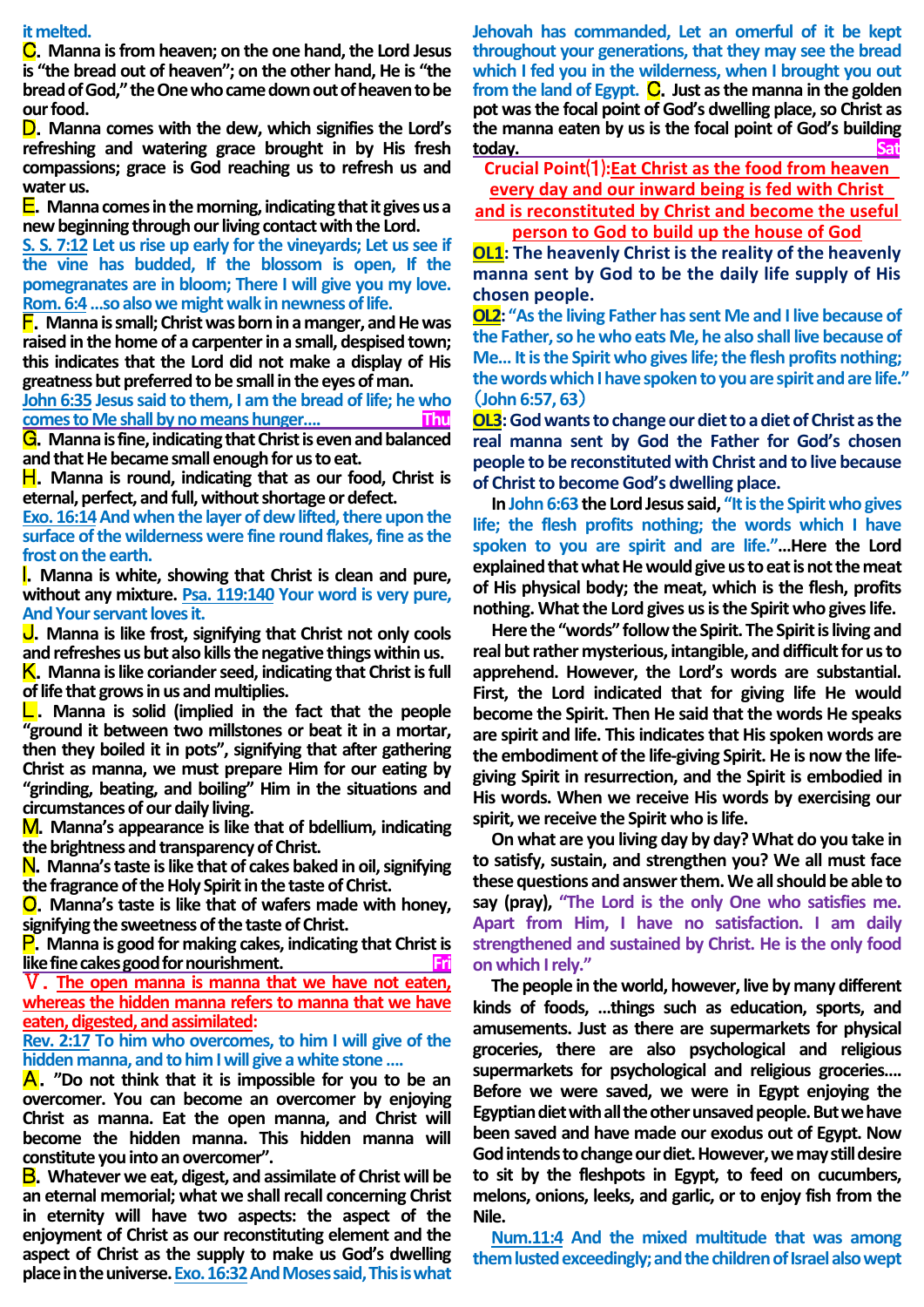**again and said, Who shall give us meat to eat? 5 We remember the fish which we used to eat in Egypt for nothing,**  the cucumbers and the melons and the leeks and the onions **and the garlic; 6 But now our appetite has gone; there is nothing at all but this manna to look at.**

### **Application to the young people and college students**

**God nourishes your inward being by Christ as the heavenly manna. As you eat meals three times a day, you should pray read the Word of the Bible many times,touch the living Lord, the life-giving Spirit, and eat and be fed from him. A Japanese proverb says, "If you feel hungry, you can't fight." This means that you can't fight without food and power. If you don't eat and get nourish from Christ as food from heaven, you will lose patience, easily fight with people, and be jealous of their success. If you don't eat, you won't have the power to overcome your jealousy and keep your patience. Today, this power is the Christ you have eaten and entered you.**

**While being fed by Christ, the true food, you may miss the world's food, entertainment, education and sports. But God wants you to change your meals, change your inner constitution, and build you into God's house. You may not wish that, but no one can change or stop God's wishes and actions based on God's wishes. You can do it little by little, so open your heart to God and learn to make God's wish your wish. Then you will be blessed. Your studies will be blessed, and you can move forward strongly.**

**The more you eat Christ, the more you will be composed of Christ, and you will become a functional limb in the church life and an excellent leader in school life**。

**Prayer**: **"Oh Lord Jesus, you are the mana from heaven, the bread of life. I eat you every day, as Ieat material food. In order to experience Christ as my perseverance, understanding and power to advance, I must be a person who eats Christ. When I pray-read your words using my spirit, the words become the spirit and life. Praise the Lord. May I be able to be trained to eat only Christ from a young age and gradually drop the food of this world. I pray in the name of the Lord. Amen!"**

## **Crucial Point**⑵**: Revive every morning and have a new start every day**

**OL1:** Manna is a long-term miracle; manna was sent every **morning, and it had to be gathered every morning; this indicates that we cannot store up the supply of Christ but that the experience of Christ as our life supply must be daily, morning by morning; as ourfood, Christ will last for eternity. Exo. 16:21 And they gathered it morning by morning, each one according to his eating; and when the sun became hot, it melted. OL2: Manna is from heaven; on the one hand, the Lord Jesus is "the bread outof heaven"; on the other hand, He is "the bread of God," the One who came** down out of heaven to be our food. OL3: Manna comes with **the dew, which signifies the Lord's refreshing and watering grace brought in by His fresh compassions; grace is God reaching us to refresh us and water us. OL4: Manna comes in the morning, indicating that it gives us a new beginning through our living contact with the Lord. John 6:35 Jesus said to them, I am the bread of life; he who comes to Me shall by no means hunger, ….**

**From my experience I can assure you that manna comes whenever you are willing to have a new beginning. In the morning let us come to the Lord and say, "Lord, I want a new beginning. I do not want to be the same as yesterday. I thank You, Lord, that in Your sovereignty and in Your economy, You offer us a new beginning every day of the year." If you pray to the Lord in this way, eager for a new beginning, the manna will come in the morning with the dew.**

**Daily we need to go on with the Lord. We should not only read the Bible, but also deal with the living person of Christ who dwells in us. As we read the words of the Scripture, we must contact this living person. Instead of being occupied with doctrines or methods, we should desperately seek the Lord Himself. If we pursue the Lord in this way, we shall have a new beginning with Him every morning.…But it is possible to read the Word every morning without gathering any manna, for we may not have living contact with the Lord. The printed words in the Bible do not give us life. In John 5:39 and 40 the Lord Jesus said to the religionists, "You search the Scriptures, because you think that in them you have eternal life; and it is these that testify concerning Me. Yet you are not willing to come to Me that you may have life."** If we want to receive life, we **must come to the Lord. To have life we must have Him.**

**As we seek the Lord for a new beginning and for the supply of manna, we need to turn to our spirit. However, it is easy for us to exercise the mind instead of the spirit. Because this is our tendency, it is a good habit to contact the Lord in the Word before we become occupied with the affairs of the day.**

#### **Application to the new ones**

**You believed in the name of the Lord and the spirit was regenerated and saved. But before you were saved, your spirit was dead and lived daily according to your soul, so your soul is very strong. After being saved, you should train your spirit every day. And the spirit needs to be the strongest part of your three parts, spirit, soul and body.**

**Specifically, first call the Lord's name for a minute before you contact people, things or other matters every morning.When calling the name of the Lord, do not think about anything, just exercise the spirit and keep calling. Then your spirit will be filled with the Lord and strengthened. After preparing by calling for the Lord's name, pray-read the words such as "The Holy Word for Morning Revival" and "Nourishment of the first believers" with brothers and sisters**。**If you read a few outlines and messages as well as the words, use them to prayer as soon as possible. In order to make your spirit to become stronger than your soul, you must do morning revival (calling the name of the Lord, praying and reading the word of the Lord, touching the Lord, being fed and revived). Even if you try to use the spirit after you start working or go to school, it doesn't work because you have the habit of living with the soul.However, if you get revived and go to work or school, the spirit is strengthened, so you can put your thoughts into the spirit, work and study in practical matters.**